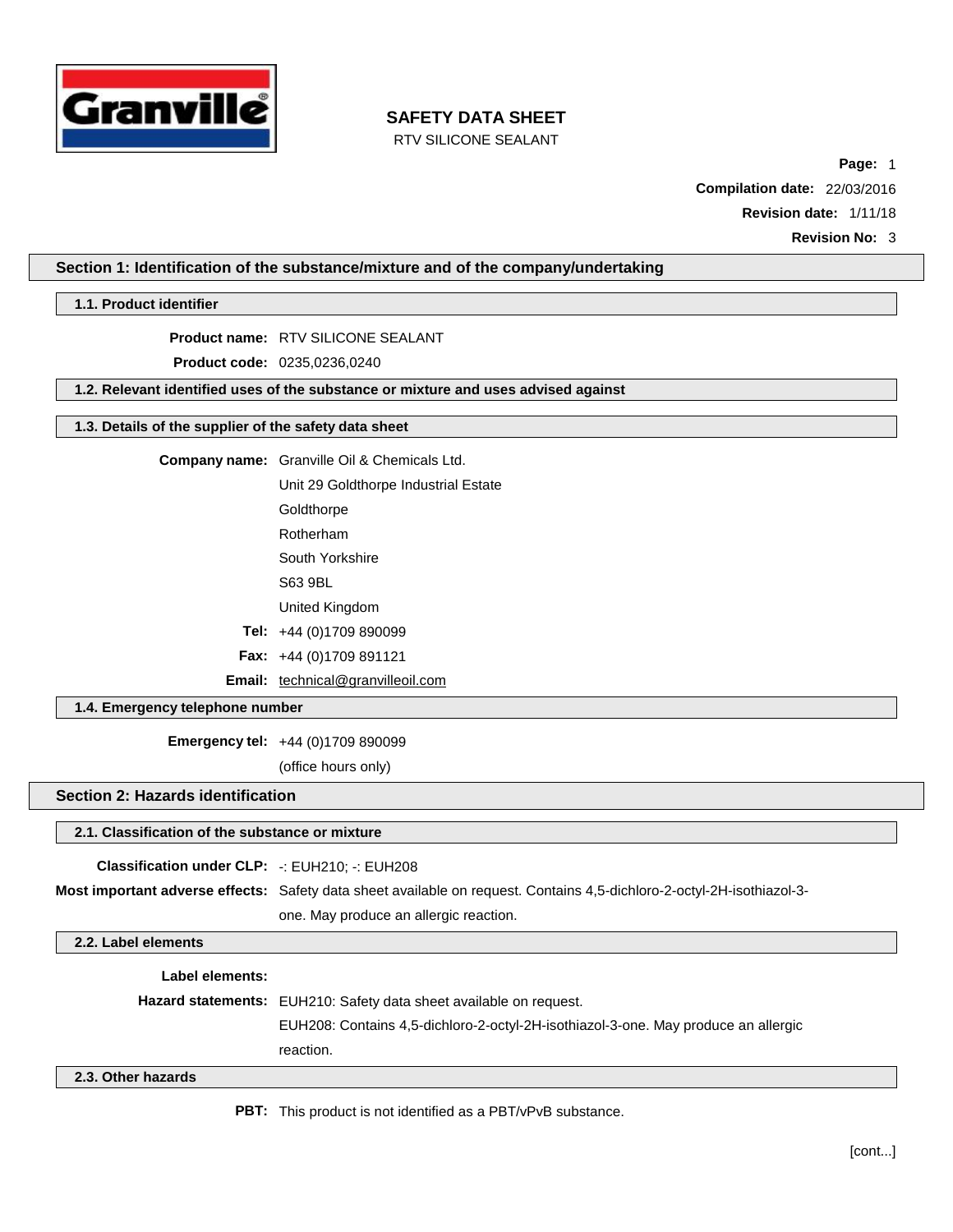## RTV SILICONE SEALANT

**Page:** 2

### **Section 3: Composition/information on ingredients**

## **3.2. Mixtures**

#### **Non-classified ingredients:**

#### 4,5-DICHLORO-2-OCTYL-ISOTHIAZOLONE

| <b>EINECS</b> | <b>CAS</b> | PBT/WEL | <b>CLP Classification</b>               | Percent |
|---------------|------------|---------|-----------------------------------------|---------|
|               | 64359-81-5 |         | Acute Tox. 4: H302; Acute Tox. 1: H330; | $< 1\%$ |
|               |            |         | Skin Corr. 1C: H314; Skin Sens. 1:      |         |
|               |            |         | H317; STOT SE 3: H335; Aquatic Acute    |         |
|               |            |         | 1: H400; Aquatic Chronic 1: H410;       |         |
|               |            |         | Acute Tox. 4: H302+H312; Acute Tox. 4:  |         |
|               |            |         | H312                                    |         |

**Contains:** No hazardous substances present

**Section 4: First aid measures**

**4.1. Description of first aid measures**

**Skin contact:** Wash immediately with plenty of soap and water.

**Eye contact:** Bathe the eye with running water for 15 minutes.

**Ingestion:** Wash out mouth with water.

**Inhalation:** Consult a doctor.

#### **4.2. Most important symptoms and effects, both acute and delayed**

**Skin contact:** There may be mild irritation at the site of contact.

**Eye contact:** There may be irritation and redness.

**Ingestion:** There may be irritation of the throat.

**Inhalation:** There may be irritation of the throat with a feeling of tightness in the chest.

**Delayed / immediate effects:** Not applicable.

#### **4.3. Indication of any immediate medical attention and special treatment needed**

**Immediate / special treatment:** Not applicable.

#### **Section 5: Fire-fighting measures**

**5.1. Extinguishing media**

**Extinguishing media:** Suitable extinguishing media for the surrounding fire should be used.

## **5.2. Special hazards arising from the substance or mixture**

**Exposure hazards:** In combustion emits toxic fumes.

#### **5.3. Advice for fire-fighters**

**Advice for fire-fighters:** Wear self-contained breathing apparatus. Wear protective clothing to prevent contact

with skin and eyes.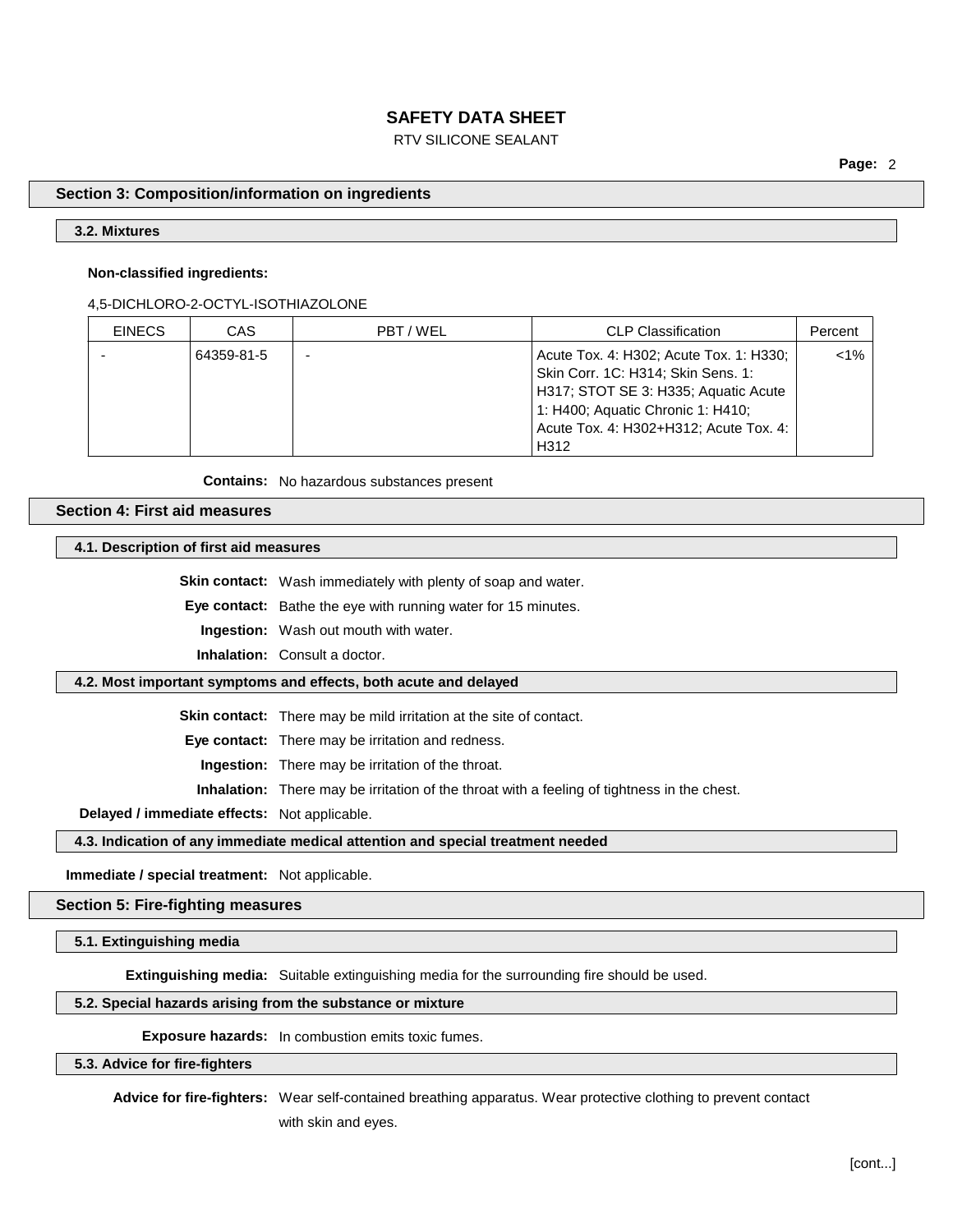## RTV SILICONE SEALANT

**Page:** 3

#### **Section 6: Accidental release measures**

## **6.1. Personal precautions, protective equipment and emergency procedures**

**Personal precautions:** Refer to section 8 of SDS for personal protection details.

#### **6.2. Environmental precautions**

**Environmental precautions:** Do not discharge into drains or rivers.

## **6.3. Methods and material for containment and cleaning up**

**Clean-up procedures:** Wash the spillage site with large amounts of water.

#### **6.4. Reference to other sections**

**Reference to other sections:** Refer to section 8 of SDS.

**Section 7: Handling and storage**

## **7.1. Precautions for safe handling**

**Handling requirements:** Avoid the formation or spread of dust in the air.

## **7.2. Conditions for safe storage, including any incompatibilities**

**Storage conditions:** Store in a cool, well ventilated area.

**Suitable packaging:** Must only be kept in original packaging.

#### **7.3. Specific end use(s)**

**Specific end use(s):** No data available.

## **Section 8: Exposure controls/personal protection**

## **8.1. Control parameters**

**Workplace exposure limits:** No data available.

**DNEL/PNEC Values**

**DNEL / PNEC** No data available.

### **8.2. Exposure controls**

**Engineering measures:** Ensure there is sufficient ventilation of the area. **Respiratory protection:** Respiratory protective device with particle filter. **Hand protection:** Protective gloves. **Eye protection:** Safety glasses. Ensure eye bath is to hand. **Skin protection:** Protective clothing.

## **Section 9: Physical and chemical properties**

### **9.1. Information on basic physical and chemical properties**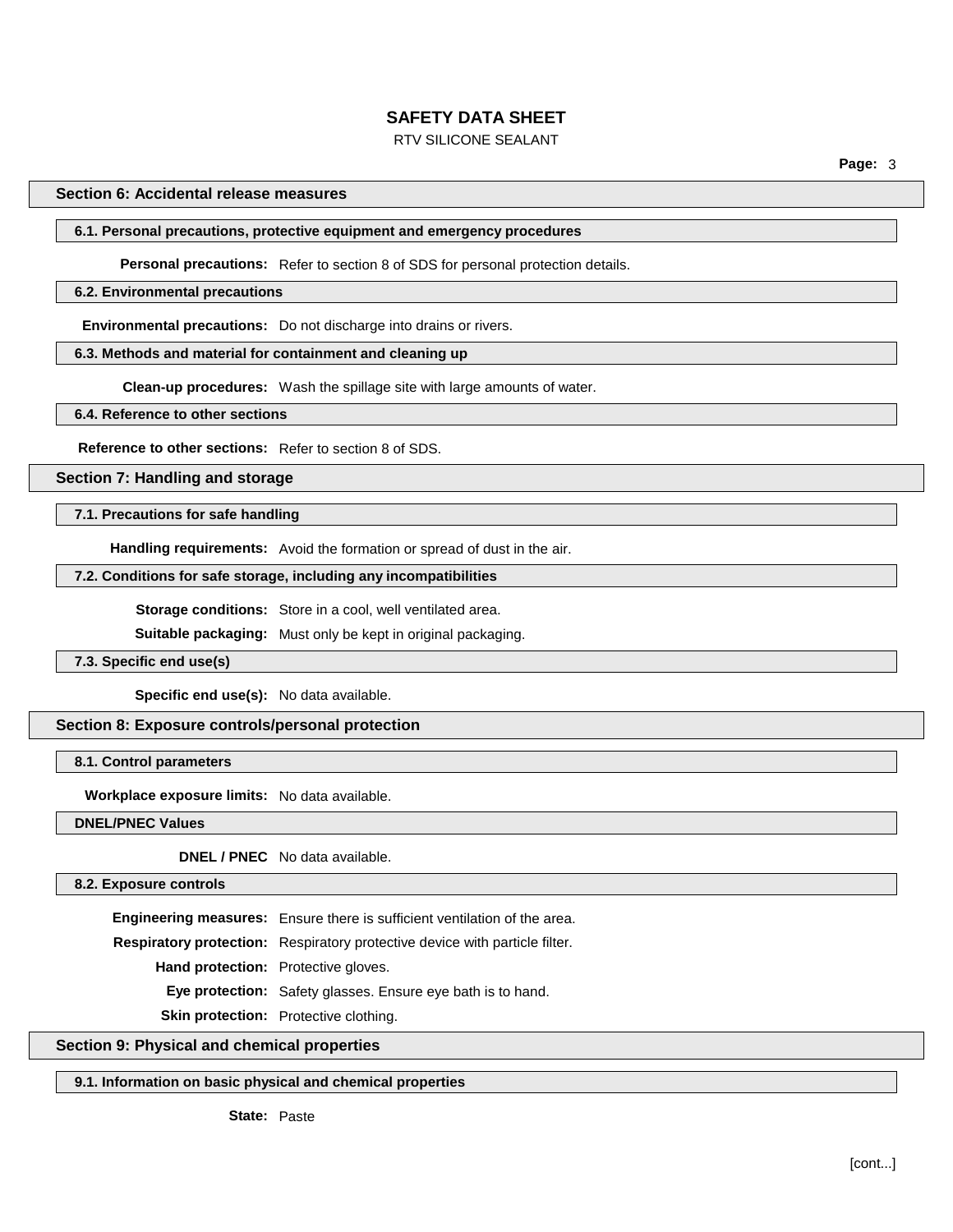RTV SILICONE SEALANT

|                                                         |                                                                                 |                                                  | Page: 4                     |
|---------------------------------------------------------|---------------------------------------------------------------------------------|--------------------------------------------------|-----------------------------|
| <b>Colour: Various</b>                                  |                                                                                 |                                                  |                             |
|                                                         | <b>Odour:</b> Acetic acid                                                       |                                                  |                             |
| <b>Evaporation rate: Moderate</b>                       |                                                                                 |                                                  |                             |
| <b>Solubility in water: Insoluble</b>                   |                                                                                 |                                                  |                             |
| Kinematic viscosity: 20.5mm2/s                          |                                                                                 |                                                  |                             |
|                                                         | Viscosity test method: Kinematic viscosity in 10-6 m2/s at 40°C (ISO 3104/3105) |                                                  |                             |
| <b>Flammability limits %: lower:</b> No data available. |                                                                                 | <b>Flash point<sup>°</sup>C:</b> Not applicable. |                             |
| Autoflammability°C: No data available.                  |                                                                                 | <b>Relative density: 0.99</b>                    |                             |
|                                                         | <b>pH:</b> No data available.                                                   |                                                  | VOC g/l: No data available. |

**9.2. Other information**

**Other information:** No data available

**Section 10: Stability and reactivity**

**10.1. Reactivity**

**Reactivity:** Stable under recommended transport or storage conditions.

**10.2. Chemical stability**

**Chemical stability:** Stable under normal conditions.

## **10.3. Possibility of hazardous reactions**

**Hazardous reactions:** Hazardous reactions will not occur under normal transport or storage conditions.

Decomposition may occur on exposure to conditions or materials listed below.

**10.4. Conditions to avoid**

**Conditions to avoid:** Heat.

**10.5. Incompatible materials**

**Materials to avoid:** Strong oxidising agents. Strong acids.

#### **10.6. Hazardous decomposition products**

**Haz. decomp. products:** In combustion emits toxic fumes.

## **Section 11: Toxicological information**

**11.1. Information on toxicological effects**

**Toxicity values:** No data available.

**Symptoms / routes of exposure**

**Skin contact:** There may be mild irritation at the site of contact.

**Eye contact:** There may be irritation and redness.

**Ingestion:** There may be irritation of the throat.

**Inhalation:** There may be irritation of the throat with a feeling of tightness in the chest.

**Delayed / immediate effects:** Not applicable.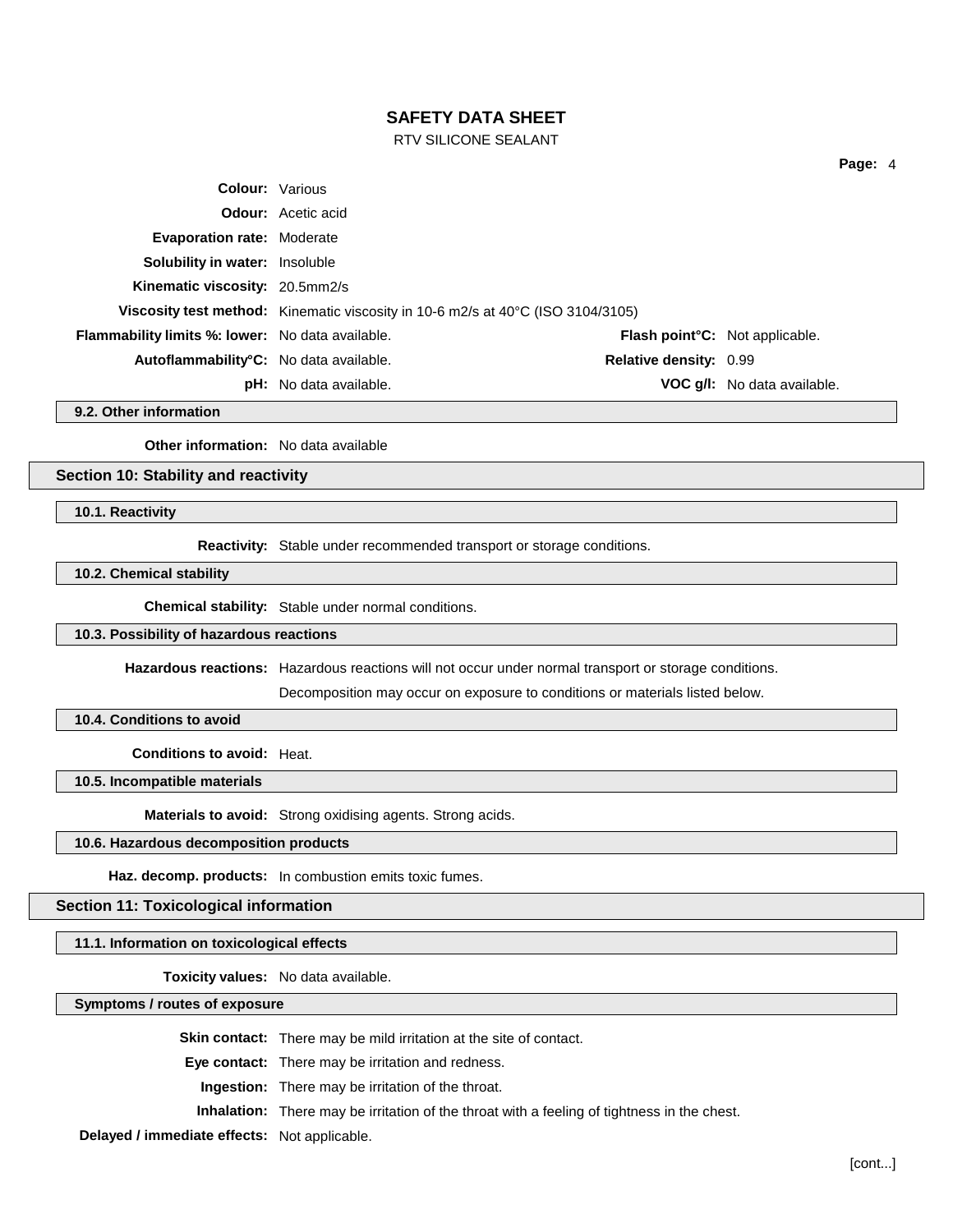### RTV SILICONE SEALANT

**Page:** 5

**Other information:** Not applicable.

## **Section 12: Ecological information**

**12.1. Toxicity**

**Ecotoxicity values:** No data available.

## **12.2. Persistence and degradability**

**Persistence and degradability:** Biodegradable.

**12.3. Bioaccumulative potential**

**Bioaccumulative potential:** No bioaccumulation potential.

**12.4. Mobility in soil**

**Mobility:** No data available.

## **12.5. Results of PBT and vPvB assessment**

**PBT identification:** This product is not identified as a PBT/vPvB substance.

**12.6. Other adverse effects**

**Other adverse effects:** Negligible ecotoxicity.

## **Section 13: Disposal considerations**

#### **13.1. Waste treatment methods**

**Disposal operations:** Dispose of according to local or national regulations

**Disposal of packaging:** Dispose of as normal industrial waste.

**NB:** The user's attention is drawn to the possible existence of regional or national

regulations regarding disposal.

## **Section 14: Transport information**

**Transport class:** This product does not require a classification for transport.

## **Section 15: Regulatory information**

**15.1. Safety, health and environmental regulations/legislation specific for the substance or mixture**

**Specific regulations:** Not applicable.

**15.2. Chemical Safety Assessment**

**Chemical safety assessment:** A chemical safety assessment has not been carried out for the substance or the mixture by the supplier.

#### **Section 16: Other information**

#### **Other information**

**Other information:** according to Regulation (EC) No. 1907/2006 (REACH) with its amendment Regulation